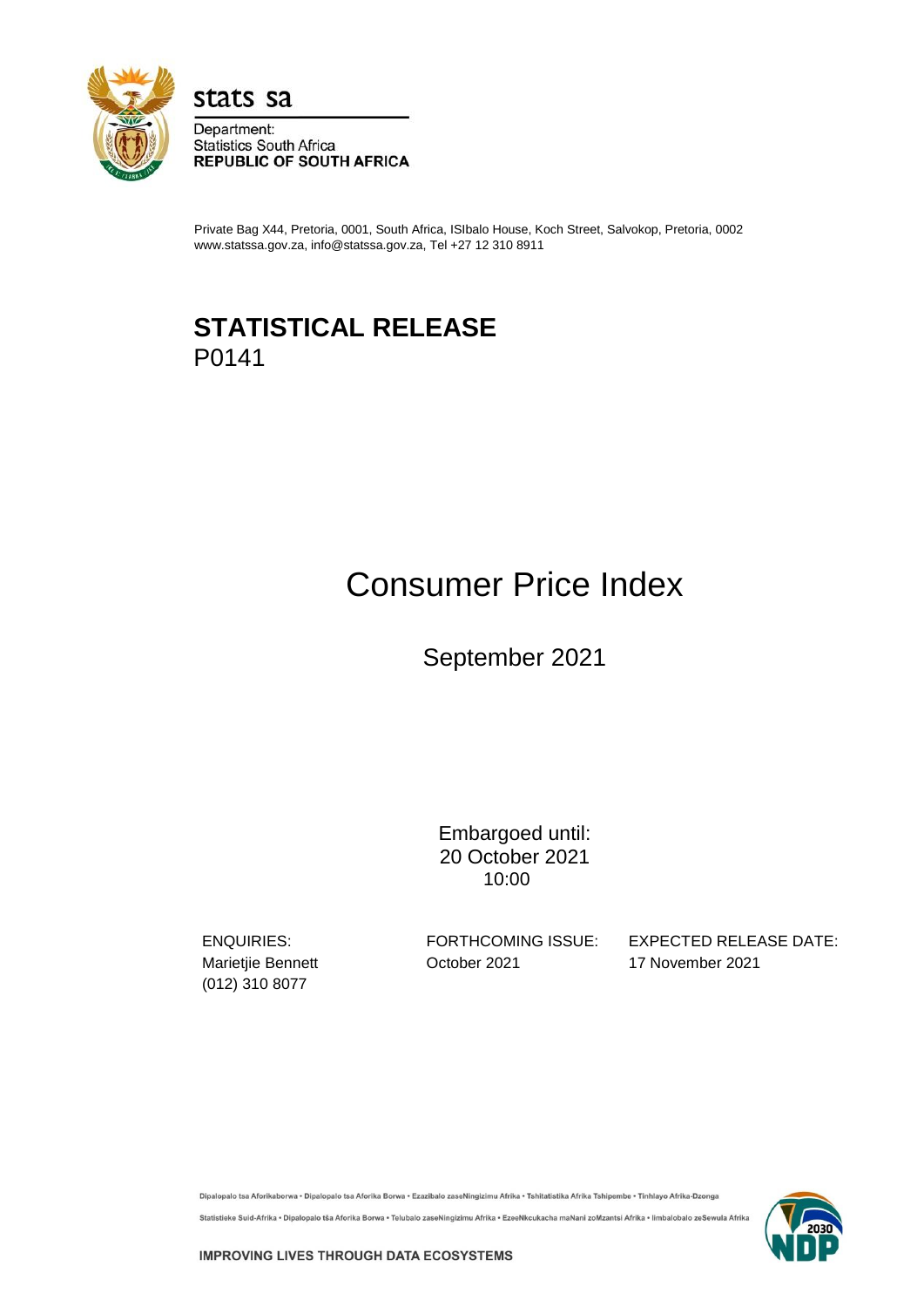## **CONTENTS**

| Table C - Contributions of the different groups to the annual percentage change in the CPI headline 7   |  |
|---------------------------------------------------------------------------------------------------------|--|
| Table D - Contributions of the different groups to the monthly percentage change in the CPI headline  7 |  |
|                                                                                                         |  |
|                                                                                                         |  |
|                                                                                                         |  |
|                                                                                                         |  |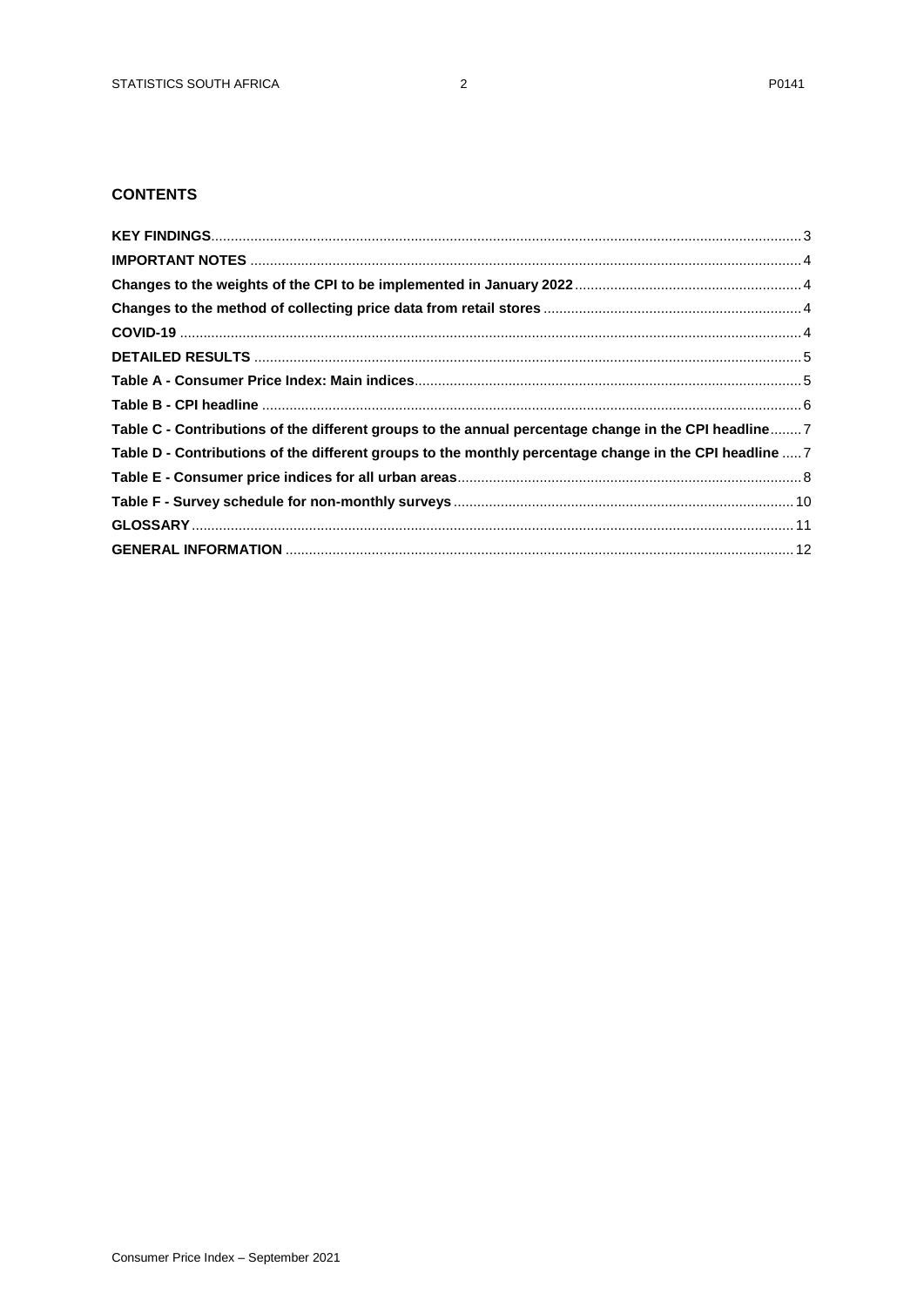### <span id="page-2-0"></span>**KEY FINDINGS**

#### **Headline consumer price index (CPI for all urban areas)**

Annual consumer price inflation was 5,0% in September 2021, up from 4,9% in August 2021. The consumer price index increased by 0,2% month-on-month in September 2021.

The main contributors to the 5,0% annual inflation rate were food and non-alcoholic beverages; housing and utilities; transport; and miscellaneous goods and services.

Food and non-alcoholic beverages increased by 6,6% year-on-year, and contributed 1,1 percentage points to the total CPI annual rate of 5,0%.

Housing and utilities increased by 4,0% year-on-year, and contributed 1,0 percentage point.

Transport increased by 10,1% year-on-year, and contributed 1,4 percentage points.

Miscellaneous goods and services increased by 4,3% year-on-year, and contributed 0,7 of a percentage point.

In September the annual inflation rate for goods was 7,1%, down from 7,3% in August; and for services it was 2,9%, up from 2,8% in August.

**Note**: Not all items in the CPI are surveyed every month. Table F shows the survey schedule for items that are not surveyed monthly.

> **Risenga Maluleke Statistician-General**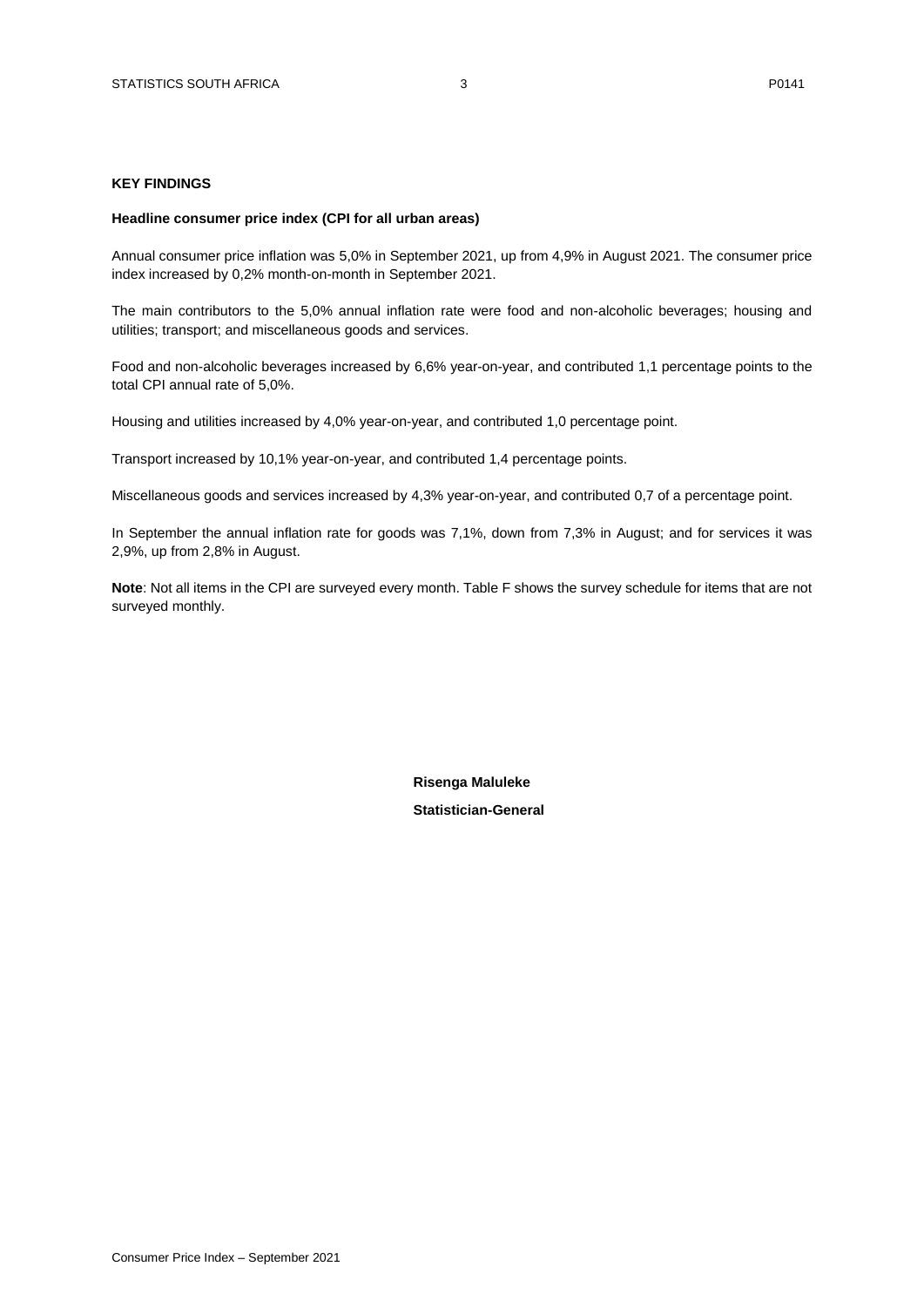## <span id="page-3-0"></span>**IMPORTANT NOTES**

#### <span id="page-3-1"></span>**Changes to the weights of the CPI to be implemented in January 2022**

The weights of the CPI will be updated with effect from the January 2022 release to be published in February 2022. The last reweighting was implemented in January 2017.

International standards require that the weights of the CPI, which reflect proportions of consumer expenditure, be updated at least every five years. These proportions are usually derived from a detailed survey of household expenditure. Regrettably, due to funding constraints, Stats SA has been unable to run its Income and Expenditure Survey in the past six years. In situations where recent household expenditure data are not available, international guidelines permit the use of alternative data sources to adjust the weights to account for changes in consumer spending.

Changes in the detail of the household final consumption expenditure component of the national accounts from 2017 to 2019 will be used to update the CPI weights. Additional data sources such as Stats SA surveys, administrative records and company sales information will supplement the national accounts estimates. Where fresh data are not available at detailed product or geographic level, the existing proportions will be retained, with adjustments being made at higher-level aggregates.

In product categories where sufficiently detailed data are available, changes to the CPI basket will be considered. All indices will be rebased to December 2021 = 100.

#### <span id="page-3-2"></span>**Changes to the method of collecting price data from retail stores**

Price information for categories of products typically purchased in retail outlets is currently collected by Stats SA fieldwork teams using paper forms. Starting in the first quarter of 2022, the paper forms will be replaced by tablets. Prices will be collected using a custom application which includes quality control and management modules. The new collection method is expected to improve the quality and speed of data collection and processing.

### <span id="page-3-3"></span>**COVID-19**

Resulting from COVID-19 health protocols, retail-based prices recorded across all regions (including online prices) have been pooled to create national average price changes which are then applied to each elementary index at a regional level. This means that the geographic index (including total country) changes will, in the main, vary according to different weights and not different price changes.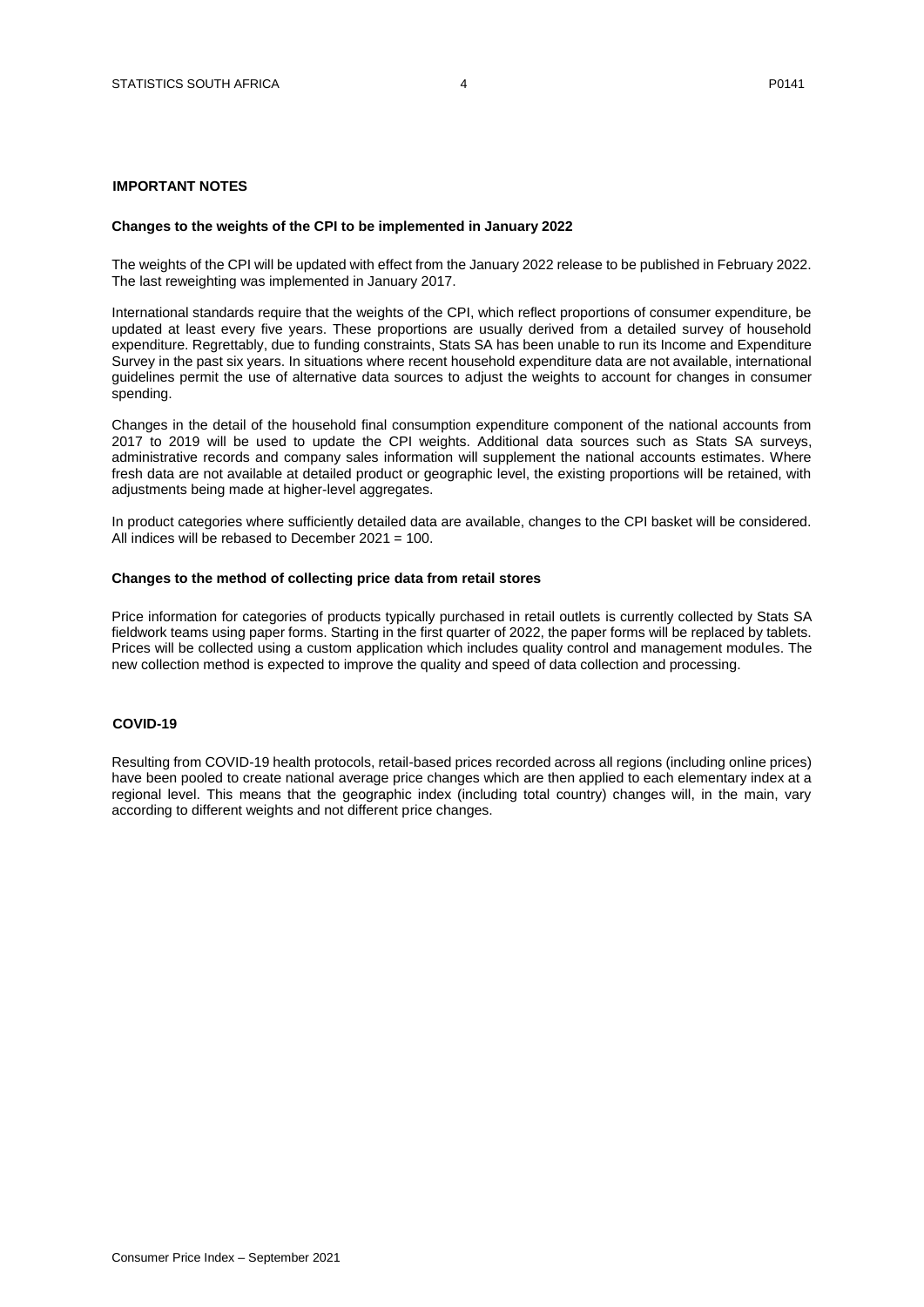## <span id="page-4-0"></span>**DETAILED RESULTS**

#### <span id="page-4-1"></span>**Table A - Consumer Price Index: Main indices**

## **Unless otherwise stated the table refers to all urban areas.**

|                          |                                                            |                      | Weight         |                | Index (Dec 2016=100) |                |                 | Percentage change |
|--------------------------|------------------------------------------------------------|----------------------|----------------|----------------|----------------------|----------------|-----------------|-------------------|
|                          | Group                                                      |                      |                | Sep 2020       | Aug 2021             | Sep 2021       | Sep 2021        | Sep 2021          |
|                          |                                                            |                      |                |                |                      |                | VS.<br>Aug 2021 | vs.<br>Sep 2020   |
| All items (CPI Headline) |                                                            |                      | 100,00         | 116,8          | 122,3                | 122,6          | 0,2             | 5,0               |
|                          | CPI excluding food and NAB, fuel and energy                |                      | 74,43          | 116,2          | 119,6                | 119,9          | 0,3             | 3,2               |
| <b>Trimmed mean</b>      |                                                            |                      |                | 116,3          | 120,7                | 120,9          | 0,2             | 4,0               |
| Analytical               | CPI for all goods                                          |                      | 48,70          | 114,3          | 122,4                | 122,4          | 0,0             | 7,1               |
| series                   | CPI for durable goods                                      |                      | 7,81           | 107,9          | 111,8                | 111,8          | 0,0             | 3,6               |
|                          | CPI for semi-durable goods                                 |                      | 5,68           | 104,6          | 106,8                | 107,0          | 0,2             | 2,3               |
|                          | CPI for non-durable goods                                  |                      | 35,21          | 118,0          | 128,1                | 128,1          | 0,0             | 8,6               |
|                          | <b>CPI for services</b>                                    |                      | 51,30          | 119,2          | 122,3                | 122,7          | 0,3             | 2,9               |
|                          | <b>CPI for administered prices</b>                         | Total                | 16,17          | 124,0          | 136,9                | 136,9          | 0,0             | 10,4              |
|                          |                                                            | Regulated            | 11,76          | 122,2          | 138,1                | 138,2          | 0,1             | 13,1              |
|                          |                                                            | Not regulated        | 4,41           | 128,9          | 133,6                | 133,6          | 0,0             | 3,6               |
|                          | <b>CPI excluding administered</b><br>prices                |                      | 83,83          | 115,4          | 119,6                | 119,8          | 0,2             | 3,8               |
|                          | CPI for administered prices<br>excluding fuel and paraffin |                      | 11.54          | 126,5          | 135.2                | 135.2          | 0.0             | 6,9               |
|                          | <b>CPI excluding food and NAB</b>                          |                      | 82,76          | 117,0          | 122,1                | 122,4          | 0,2             | 4,6               |
|                          | <b>CPI excluding fuel</b>                                  |                      | 95,42          | 116,7          | 121,4                | 121,7          | 0,2             | 4,3               |
|                          | <b>CPI excluding food and NAB</b><br>and fuel              |                      | 78,18          | 116,9          | 121,0                | 121,3          | 0,2             | 3,8               |
|                          | <b>CPI excluding housing</b>                               |                      | 75,38          | 116,4          | 122,4                | 122,5          | 0,1             | 5,2               |
|                          | CPI excluding fuel and<br>energy                           |                      | 91,67          | 116,1          | 120,3                | 120,5          | 0,2             | 3,8               |
|                          | <b>CPI excluding energy</b>                                |                      | 96,25          | 116,2          | 121,3                | 121,5          | 0,2             | 4,6               |
|                          | <b>CPI excluding owners'</b><br>equivalent rent            |                      | 86,68          | 117,5          | 123,8                | 124,0          | 0,2             | 5,5               |
|                          | <b>CPI for pensioners</b>                                  |                      |                | 117,5          | 122,9                | 123,2          | 0,2             | 4,9               |
| Geographic               | <b>CPI for total country</b>                               |                      | 100,00         | 116,4          | 122,1                | 122,3          | 0,2             | 5,1               |
| indices                  | <b>CPI for rural areas</b>                                 |                      | 12,23          | 113,9          | 120,0                | 120,1          | 0,1             | 5,4               |
|                          | CPI per province                                           | <b>Western Cape</b>  | 17,25          | 119,4          | 125,3                | 125,5          | 0,2             | 5,1               |
|                          |                                                            | <b>Eastern Cape</b>  | 8,04           | 115,7          | 121,4                | 121,7          | 0,2             | 5,2               |
|                          |                                                            | <b>Northern Cape</b> | 1,93           | 115,4          | 121,3                | 121,6          | 0,2             | 5,4               |
|                          |                                                            | <b>Free State</b>    | 5,93           | 115,7          | 121,2                | 121,4          | 0,2             | 4,9               |
|                          |                                                            | KwaZulu-Natal        | 12,70          | 115,1          | 120,6                | 120,9          | 0,2             | 5,0               |
|                          |                                                            | <b>North West</b>    | 5,31           | 114,1          | 120,4                | 120,6          | 0,2             | 5,7               |
|                          |                                                            | Gauteng              | 36.25          | 116,6          | 122.1                | 122,3          | 0,2             | 4,9               |
|                          |                                                            | Mpumalanga           | 6,89           | 114,6          | 120,0                | 120,2          | 0,2             | 4,9               |
|                          |                                                            | Limpopo              | 5,70           | 115,5          | 121,2                | 121,4          | 0,2             | 5,1               |
| <b>Deciles</b>           | CPI per expenditure decile                                 | 1                    | 0,50           | 113,7          | 121.1                | 121,2          | 0,1             | 6,6               |
|                          |                                                            | $\mathbf 2$          | 1,13           | 114,0          | 120,9                | 121,0          | 0,1             | 6,1               |
|                          | 3                                                          | 1,89                 | 113,9          | 119,8          | 120,0                | 0,2            | 5,4             |                   |
|                          |                                                            | 4                    | 2,81           | 114,0          | 119,3                | 119,6          | 0,3             | 4,9               |
|                          |                                                            | 5                    | 3,93           | 114,0          | 119,0                | 119,3          | 0,3             | 4,6               |
|                          |                                                            | 6                    | 5,61           | 114,0          | 118,7                | 118,9          | 0,2             | 4,3               |
|                          |                                                            | 7                    | 7,91           | 114,9          | 119,9                | 120,1          | 0,2             | 4,5               |
|                          |                                                            | 8                    | 11,30          | 115,6          | 121,0                | 121,2          | 0,2             | 4,8               |
|                          |                                                            | 9<br>10              | 16,35<br>48,57 | 117,6<br>117,9 | 123,4<br>123,7       | 123,6<br>123,9 | 0,2<br>0,2      | 5,1<br>5,1        |
|                          |                                                            |                      |                |                |                      |                |                 |                   |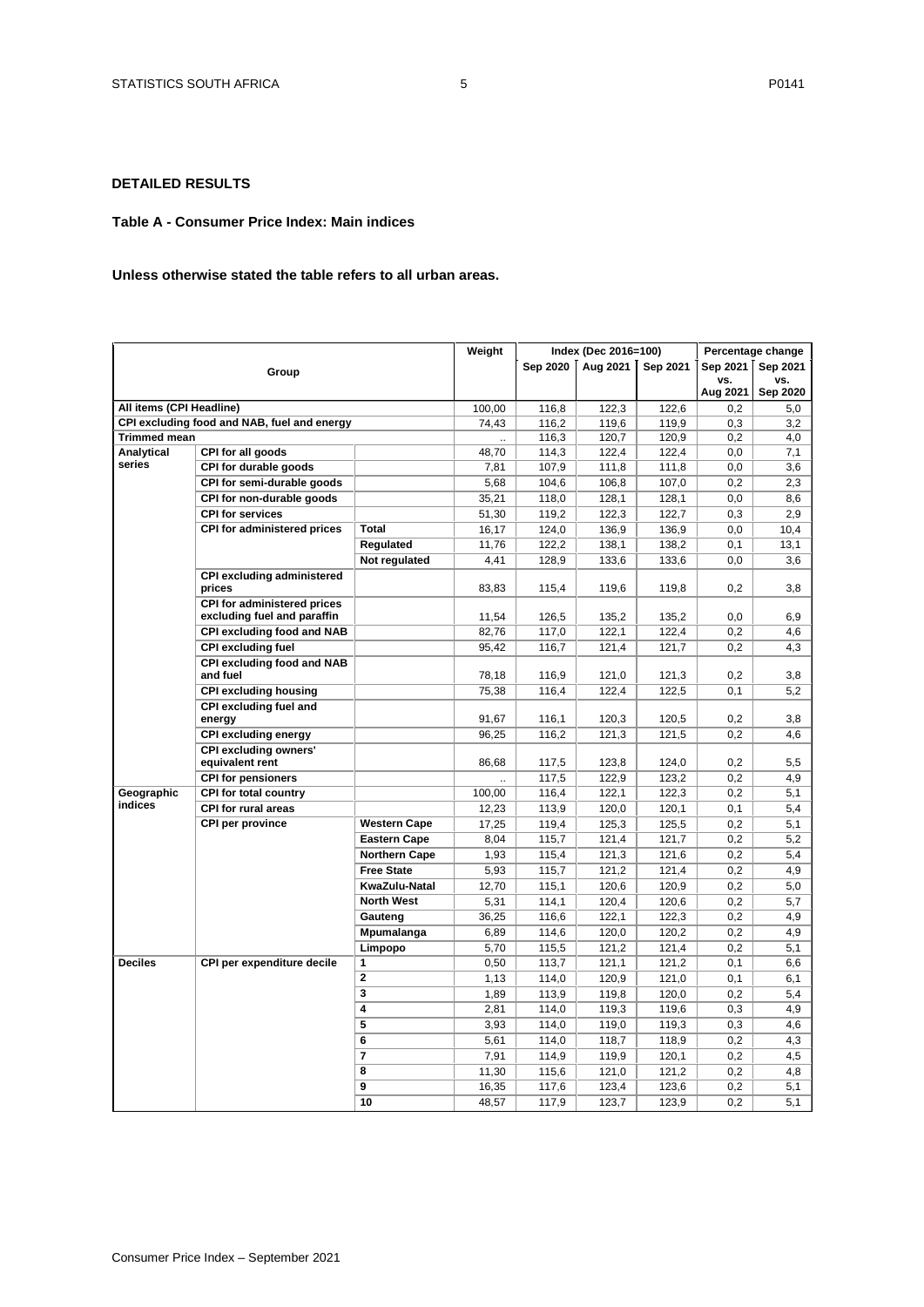## <span id="page-5-0"></span>**Table B - CPI headline**

## **Table B1 - CPI headline index numbers (Dec 2016=100)**

| Year | Jan   | Feb   | Mar   | Apr   | Mav   | Jun   | Jul   | Aug   | Sep   | Oct   | Nov       | Dec       | Average <sup>1</sup> |
|------|-------|-------|-------|-------|-------|-------|-------|-------|-------|-------|-----------|-----------|----------------------|
| 2017 | 100,6 | 101.7 | 102.3 | 102,4 | 102.  | 102.9 | 103,2 | 103,3 | 103,8 | 104,1 | 104,2     | 104.      | 103,0                |
| 2018 | 105,0 | 105.8 | 106.2 | 107,0 | 107.2 | 107.6 | 108,5 | 108,4 | 108.9 | 109,4 | 109,6     | 109,4     | 107.8                |
| 2019 | 109,2 | 110.1 | 111.0 | 111.7 | 112.0 | 112,4 | 112.8 | 113.1 | 113,4 | 113,4 | 113.5     | 113.8     | 112,2                |
| 2020 | 114.1 | 115.2 | 115.6 | 15,0  | 114,3 | 14.9  | 16.4  | 116,6 | 116.8 | 117.1 | 117       | 117.3     | 115,9                |
| 2021 | 17.7  | 118.5 | 119.3 | 120.1 | 120.2 | 120.5 | 121.8 | 122.3 | 122.6 |       | $\cdot$ . | $\cdot$ . | $\cdot$ .            |

## **Table B2 - CPI headline year-on-year rates**

| Year | Jan | ⊏eb | Mar        | Apr | Mav | Jun     | Jul | Aug | Sep | Oct      | Nov      | Dec                 | Average <sup>1</sup> |
|------|-----|-----|------------|-----|-----|---------|-----|-----|-----|----------|----------|---------------------|----------------------|
| 2017 | 6,6 | 6,3 | 6.1        | 5,3 | 5.4 | Е<br>J. | 4.6 | 4.8 | 5.  | 4.8      | 4.6      | 4.7                 | 5,3                  |
| 2018 | 4,4 | 4,0 | 3,8        | 4.5 | 4.4 | 4,6     | 5.1 | 4.9 | 4,9 | 5,1      | 5,2      | 4,5                 | 4.7                  |
| 2019 | 4,0 | 4.1 | 4.5        | 4.4 | 4,5 | 4,5     | 4.0 | 4.3 | -4. | 27<br>υ, | 3,6      | 4,0                 | 4.1                  |
| 2020 | 4.5 | 4,6 | -4<br>4. . | 3,0 | 2.1 | 2.2     | 3.2 | 3,1 | 3,0 | 3,3      | 3,2      | 2 <sub>1</sub><br>ູ | 3,3                  |
| 2021 | 3,2 | 2,9 | 3,2        | 4.4 | 5,2 | 4,9     | 4.6 | 4,9 | 5,0 |          | $\cdots$ | $\cdots$            | $\cdot$ .            |

<sup>1</sup> Annual average.



## **Figure 1 - CPI headline index numbers and year-on-year rates**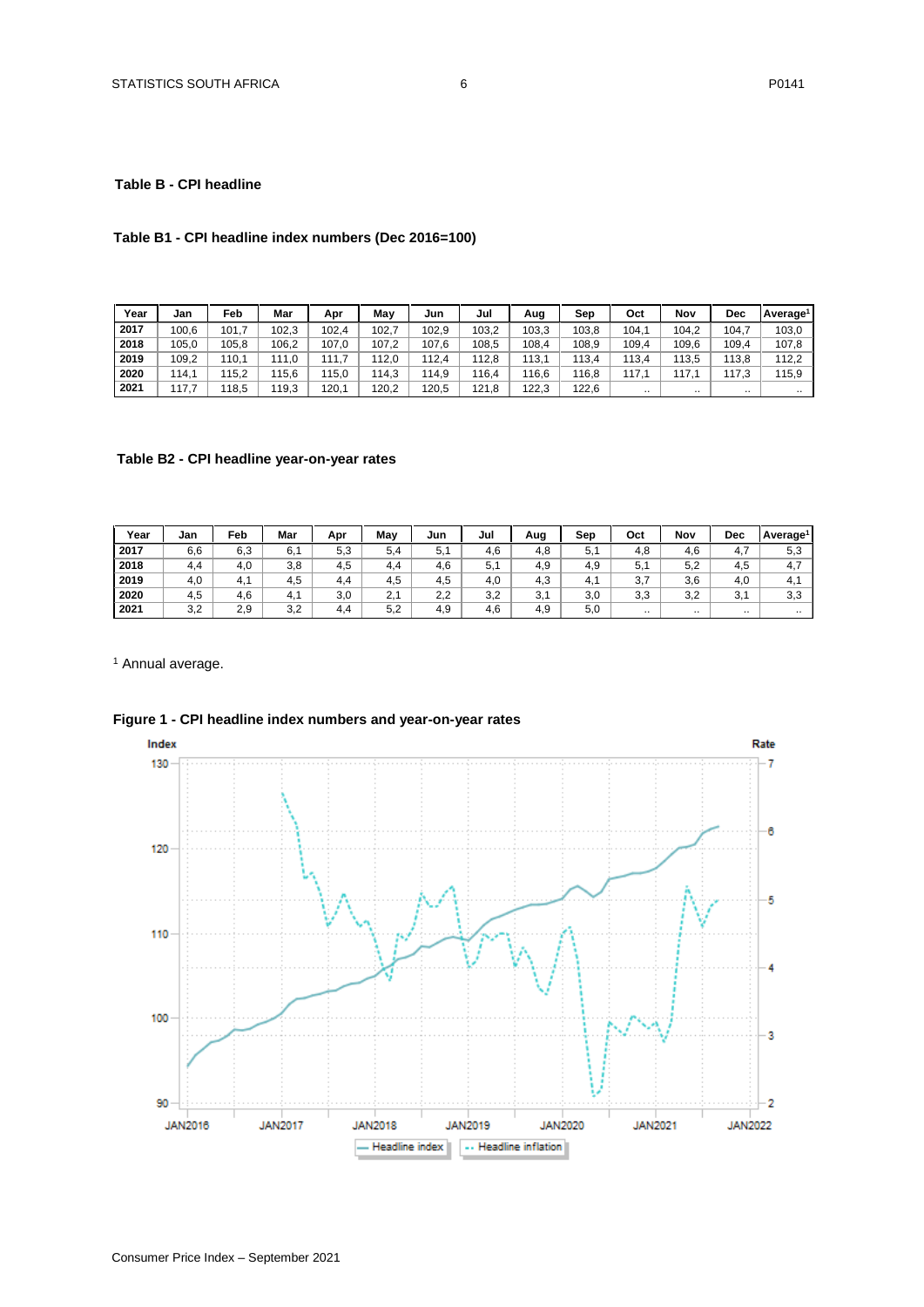## <span id="page-6-0"></span>**Table C - Contributions of the different groups to the annual percentage change in the CPI headline**

|                                        | Contribution |          |  |  |  |
|----------------------------------------|--------------|----------|--|--|--|
| Group                                  |              |          |  |  |  |
|                                        | Aug 2021     | Sep 2021 |  |  |  |
| Food and non-alcoholic beverages       | 1,2          | 1,1      |  |  |  |
| Alcoholic beverages and tobacco        | 0.3          | 0,3      |  |  |  |
| <b>Clothing and footwear</b>           | 0,1          | 0,1      |  |  |  |
| <b>Housing and utilities</b>           | 0,9          | 1,0      |  |  |  |
| <b>Household contents and services</b> | 0,1          | 0,1      |  |  |  |
| Health                                 | 0,1          | 0,1      |  |  |  |
| <b>Transport</b>                       | 1,4          | 1,4      |  |  |  |
| <b>Recreation and culture</b>          | 0,1          | 0,1      |  |  |  |
| <b>Education</b>                       | 0,1          | 0,1      |  |  |  |
| <b>Restaurants and hotels</b>          | 0,1          | 0,1      |  |  |  |
| Miscellaneous goods and services       | 0,7          | 0,7      |  |  |  |
| <b>Residual</b>                        | $-0,2$       | $-0,1$   |  |  |  |
| All Items                              | 4,9          | 5,0      |  |  |  |

## <span id="page-6-1"></span>**Table D - Contributions of the different groups to the monthly percentage change in the CPI headline**

|                              | <b>Contribution</b> |          |  |  |  |
|------------------------------|---------------------|----------|--|--|--|
| Group                        | Aug 2021            | Sep 2021 |  |  |  |
| <b>Housing and utilities</b> | 0,0                 | υ.       |  |  |  |
| <b>Transport</b>             | 0,3                 | 0,1      |  |  |  |
| Residual                     | 0,1                 | 0,0      |  |  |  |
| All Items                    | 0,4                 | 0,2      |  |  |  |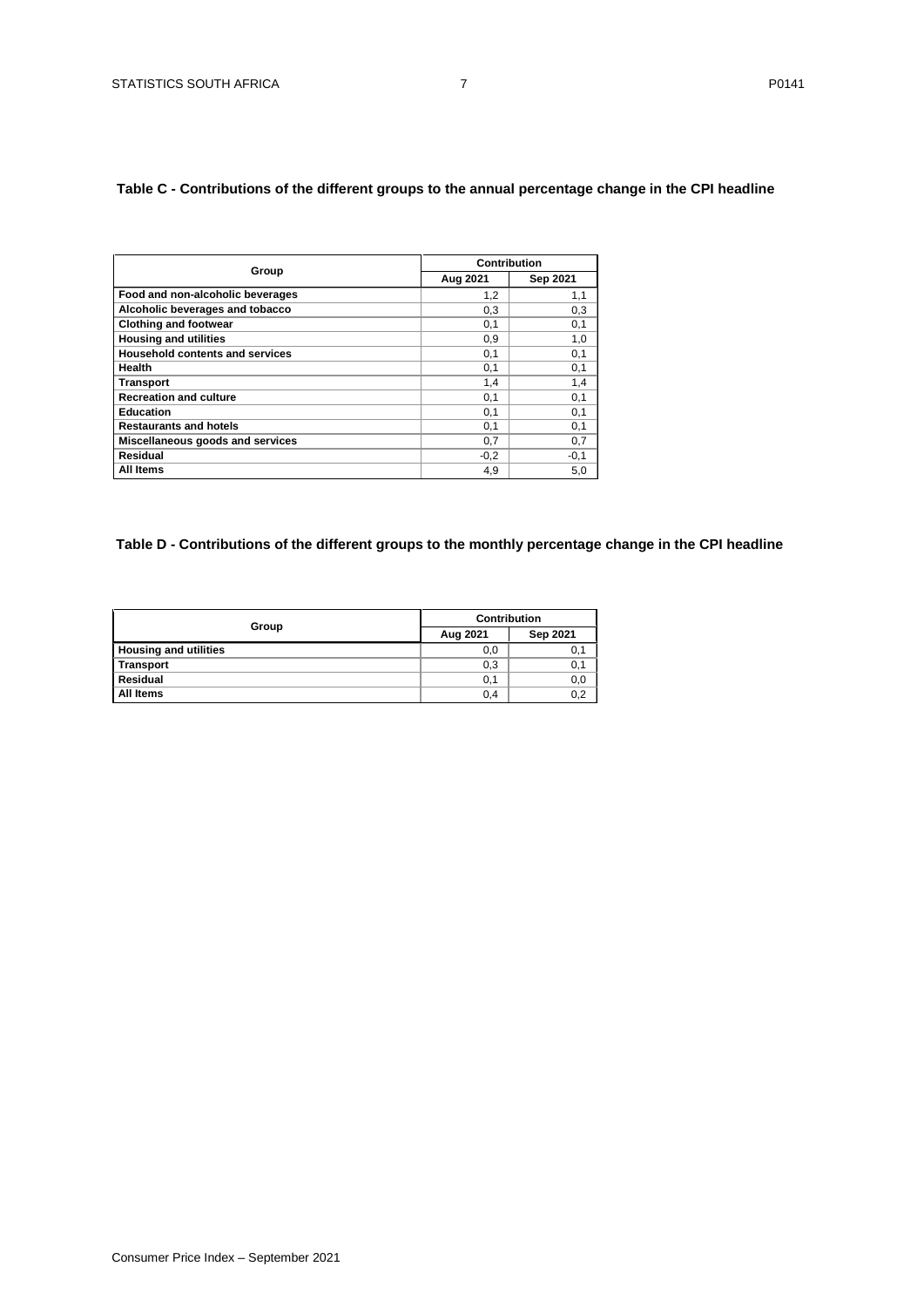## <span id="page-7-0"></span>**Table E - Consumer price indices for all urban areas**

|                             |                                                     |                               | Weight |          | Index (Dec 2016=100) |          |          | Percentage change |
|-----------------------------|-----------------------------------------------------|-------------------------------|--------|----------|----------------------|----------|----------|-------------------|
|                             | Group                                               |                               |        | Sep 2020 | Aug 2021             | Sep 2021 | Sep 2021 | Sep 2021          |
|                             |                                                     |                               |        |          |                      |          | vs.      | VS.               |
|                             |                                                     |                               |        |          |                      |          | Aug 2021 | Sep 2020          |
| All items (CPI<br>Headline) |                                                     |                               | 100,00 | 116.8    | 122,3                | 122,6    | 0.2      | 5,0               |
| <b>Food and</b>             |                                                     |                               | 17,24  | 115,8    | 123,5                | 123,5    | 0,0      | 6,6               |
| non-                        | Food                                                |                               | 15,48  | 115,4    | 123,6                | 123,5    | -0,1     | 7,0               |
| alcoholic                   |                                                     | Processed                     | 8,67   | 116,2    | 123,0                | 123,3    | 0,2      | 6,1               |
| beverages                   |                                                     | <b>Unprocessed</b>            | 6,81   | 114,7    | 124,0                | 123,7    | $-0,2$   | 7,8               |
|                             |                                                     | <b>Bread and</b>              |        |          |                      |          |          |                   |
|                             |                                                     | cereals                       | 3,21   | 106,3    | 109,7                | 109,7    | 0,0      | 3,2               |
|                             |                                                     | Meat                          | 5,46   | 122,4    | 135,3                | 135,0    | $-0,2$   | 10,3              |
|                             |                                                     | Fish                          | 0,40   | 121,5    | 128,0                | 127,8    | $-0.2$   | 5.2               |
|                             |                                                     | Milk, eggs and                |        |          |                      |          |          |                   |
|                             |                                                     | cheese                        | 2,57   | 115,4    | 121,7                | 121,7    | 0,0      | 5,5               |
|                             |                                                     | Oils and fats                 | 0,45   | 107,8    | 131,8                | 131,9    | 0,1      | 22,4              |
|                             |                                                     | Fruit                         | 0,34   | 102,0    | 101,1                | 99.9     | $-1,2$   | $-2,1$            |
|                             |                                                     | Vegetables                    | 1,30   | 114,2    | 119,2                | 119,0    | $-0,2$   | 4,2               |
|                             |                                                     | Sugar, sweets<br>and desserts | 0,56   | 119,1    | 123,9                | 126,0    | 1,7      | 5,8               |
|                             |                                                     | Other food                    | 1,19   | 111,2    | 116,9                | 117,4    | 0,4      | 5,6               |
|                             | Non-alcoholic beverages                             |                               | 1,76   | 119,8    | 123,2                | 123,1    | $-0,1$   | 2,8               |
|                             |                                                     | <b>Hot beverages</b>          | 0,65   | 118,0    | 119,8                | 119,5    | $-0.3$   | 1,3               |
|                             |                                                     | <b>Cold beverages</b>         | 1,11   | 120,8    | 125,2                | 125,2    | 0,0      | 3,6               |
| <b>Alcoholic</b>            |                                                     |                               | 5,82   | 120,3    | 125,2                | 125,3    | 0,1      | 4,2               |
| beverages                   | <b>Alcoholic beverages</b>                          |                               | 3,89   | 120,3    | 126,2                | 126,3    | 0,1      | 5,0               |
| and tobacco                 |                                                     | <b>Spirits</b>                | 0,86   | 120,8    | 124,9                | 125,1    | 0,2      | 3,6               |
|                             |                                                     | Wine                          | 1,05   | 129,4    | 137,6                | 137,7    | 0,1      | 6,4               |
|                             |                                                     | Beer                          | 1,98   | 115,4    | 120,8                | 121,0    | 0,2      | 4,9               |
|                             | <b>Tobacco</b>                                      |                               | 1,93   | 120,3    | 123,3                | 123,3    | 0,0      | 2,5               |
| <b>Clothing and</b>         |                                                     |                               | 3,83   | 105,7    | 107,6                | 107,7    | 0,1      | 1,9               |
| footwear                    | Clothing                                            |                               | 2,71   | 106,6    | 108,2                | 108,3    | 0,1      | 1,6               |
|                             | Footwear                                            |                               | 1,12   | 103,6    | 106,1                | 106,1    | 0,0      | 2,4               |
| <b>Housing and</b>          |                                                     |                               | 24,62  | 117,9    | 122,2                | 122,6    | 0,3      | 4,0               |
| utilities                   | <b>Actual rentals for housing</b>                   |                               | 3,52   | 113,6    | 114,2                | 114,6    | 0,4      | 0,9               |
|                             | Owners' equivalent rent                             |                               | 13,32  | 111,8    | 112,6                | 113,3    | 0,6      | 1,3               |
|                             | Maintenance and repair                              |                               | 0,82   | 112,3    | 117,0                | 117,4    | 0,3      | 4,5               |
|                             | Water and other services                            |                               | 3,16   | 135,3    | 141,1                | 141,2    | 0,1      | 4,4               |
|                             | <b>Electricity and other fuels</b>                  |                               | 3,80   | 130,5    | 148,7                | 148,8    | 0,1      | 14,0              |
| Household                   |                                                     |                               | 4,35   | 109,4    | 110,6                | 111,4    | 0,7      | 1,8               |
| contents and<br>services    | <b>Furnishings, floor coverings</b><br>and textiles |                               | 0.81   | 91,5     | 91,3                 | 91,4     | 0,1      | $-0.1$            |
|                             | Appliances, tableware and<br>equipment              |                               | 0,73   | 101,0    | 100,8                | 100,6    | $-0,2$   | $-0,4$            |
|                             | <b>Supplies and services</b>                        |                               | 2,81   | 116,8    | 118,8                | 120,0    | 1,0      | 2,7               |
|                             |                                                     | <b>Domestic</b>               |        |          |                      |          |          |                   |
|                             |                                                     | workers' wages                | 2,45   | 118,7    | 120,2                | 121,6    | 1,2      | 2,4               |
| <b>Health</b>               |                                                     |                               | 1,40   | 121,4    | 125,7                | 125,8    | 0,1      | 3,6               |
|                             | <b>Medical products</b>                             |                               | 0,53   | 116,2    | 120,8                | 121,1    | 0,2      | 4,2               |
|                             | <b>Medical services</b>                             |                               | 0,87   | 124,9    | 129,1                | 129.1    | 0,0      | 3,4               |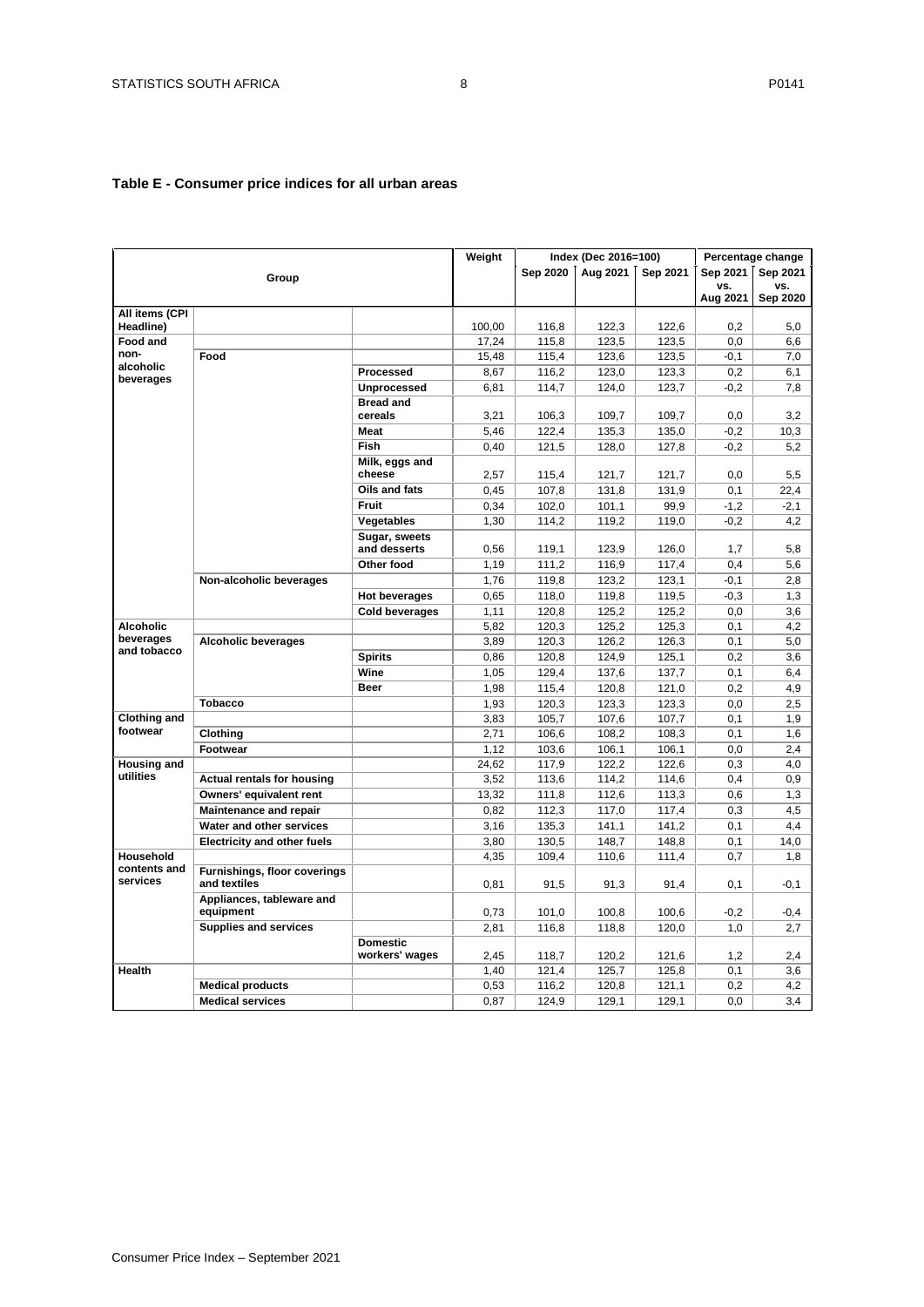## **Table E - Consumer price indices for all urban areas (concluded)**

|                                               |                                                   |               | Weight |                 | Index (Dec 2016=100) |          |          | Percentage change |
|-----------------------------------------------|---------------------------------------------------|---------------|--------|-----------------|----------------------|----------|----------|-------------------|
|                                               | Group                                             |               |        | <b>Sep 2020</b> | Aug 2021             | Sep 2021 | Sep 2021 | Sep 2021          |
|                                               |                                                   |               |        |                 |                      |          | VS.      | VS.               |
|                                               |                                                   |               |        |                 |                      |          | Aug 2021 | Sep 2020          |
| <b>Transport</b>                              |                                                   |               | 14,28  | 115,4           | 126,5                | 127,1    | 0.5      | 10,1              |
|                                               | <b>Purchase of vehicles</b>                       |               | 6,12   | 113,8           | 119,3                | 119,4    | 0,1      | 4,9               |
|                                               | Private transport operation                       |               | 5,86   | 117,7           | 137,1                | 137,3    | 0,1      | 16,7              |
|                                               |                                                   | Fuel          | 4,58   | 118,1           | 141,5                | 141,6    | 0,1      | 19,9              |
|                                               |                                                   | Other running |        |                 |                      |          |          |                   |
|                                               |                                                   | costs         | 1,28   | 116,0           | 121,4                | 121,9    | 0,4      | 5,1               |
|                                               | <b>Public transport</b>                           |               | 2,30   | 114,2           | 119,4                | 121,9    | 2,1      | 6,7               |
| Communication                                 |                                                   |               | 2,63   | 99,6            | 99,1                 | 99,0     | $-0,1$   | $-0,6$            |
|                                               | Postal services and<br>telecommunication services |               | 2,43   | 102,2           | 102,2                | 102,2    | 0,0      | 0,0               |
|                                               | Telecommunication<br>equipment                    |               | 0.20   | 68.6            | 62,4                 | 60.9     | $-2,4$   | $-11,2$           |
| <b>Recreation and</b>                         |                                                   |               | 5,16   | 103,8           | 105,5                | 105,5    | 0,0      | 1,6               |
| culture                                       | <b>Recreational equipment</b>                     |               | 1,25   | 96,7            | 99,8                 | 99,7     | $-0,1$   | 3,1               |
|                                               | <b>Recreational and cultural</b>                  |               |        |                 |                      |          |          |                   |
|                                               | services                                          |               | 3,10   | 103,4           | 104,3                | 104,3    | 0,0      | 0,9               |
|                                               | Books, newspapers and<br>stationery               |               | 0,64   | 122,7           | 127,2                | 127,4    | 0,2      | 3,8               |
|                                               | Package holidays                                  |               | 0,17   | 91.8            | 88.6                 | 88.8     | 0,2      | $-3,3$            |
| <b>Education</b>                              |                                                   |               | 2,53   | 129,6           | 134,9                | 134,9    | 0,0      | 4,1               |
|                                               | Primary and secondary                             |               | 1,54   | 133,1           | 137,6                | 137,6    | 0,0      | 3,4               |
|                                               | <b>Tertiary</b>                                   |               | 0,99   | 124,3           | 130,7                | 130,7    | 0,0      | 5,1               |
| <b>Restaurants</b>                            |                                                   |               | 3,09   | 108,8           | 112,5                | 112,3    | $-0,2$   | 3,2               |
| and hotels                                    | <b>Restaurants</b>                                |               | 1,98   | 116,9           | 122,0                | 122,2    | 0,2      | 4,5               |
|                                               | <b>Hotels</b>                                     |               | 1,11   | 93,2            | 94,1                 | 93,4     | $-0,7$   | 0,2               |
| <b>Miscellaneous</b><br>goods and<br>services |                                                   |               | 15,05  | 127,3           | 132,8                | 132,8    | 0,0      | 4,3               |
|                                               | <b>Personal care</b>                              |               | 2,12   | 106,6           | 109,7                | 109,4    | $-0,3$   | 2,6               |
|                                               | <b>Insurance</b>                                  |               | 10,06  | 132,9           | 139,5                | 139,6    | 0,1      | 5,0               |
|                                               | <b>Financial services</b>                         |               | 1,53   | 125,0           | 130,9                | 130,9    | 0,0      | 4,7               |
|                                               | Other goods and services                          |               | 1,34   | 120.6           | 121,3                | 121,3    | 0.0      | 0.6               |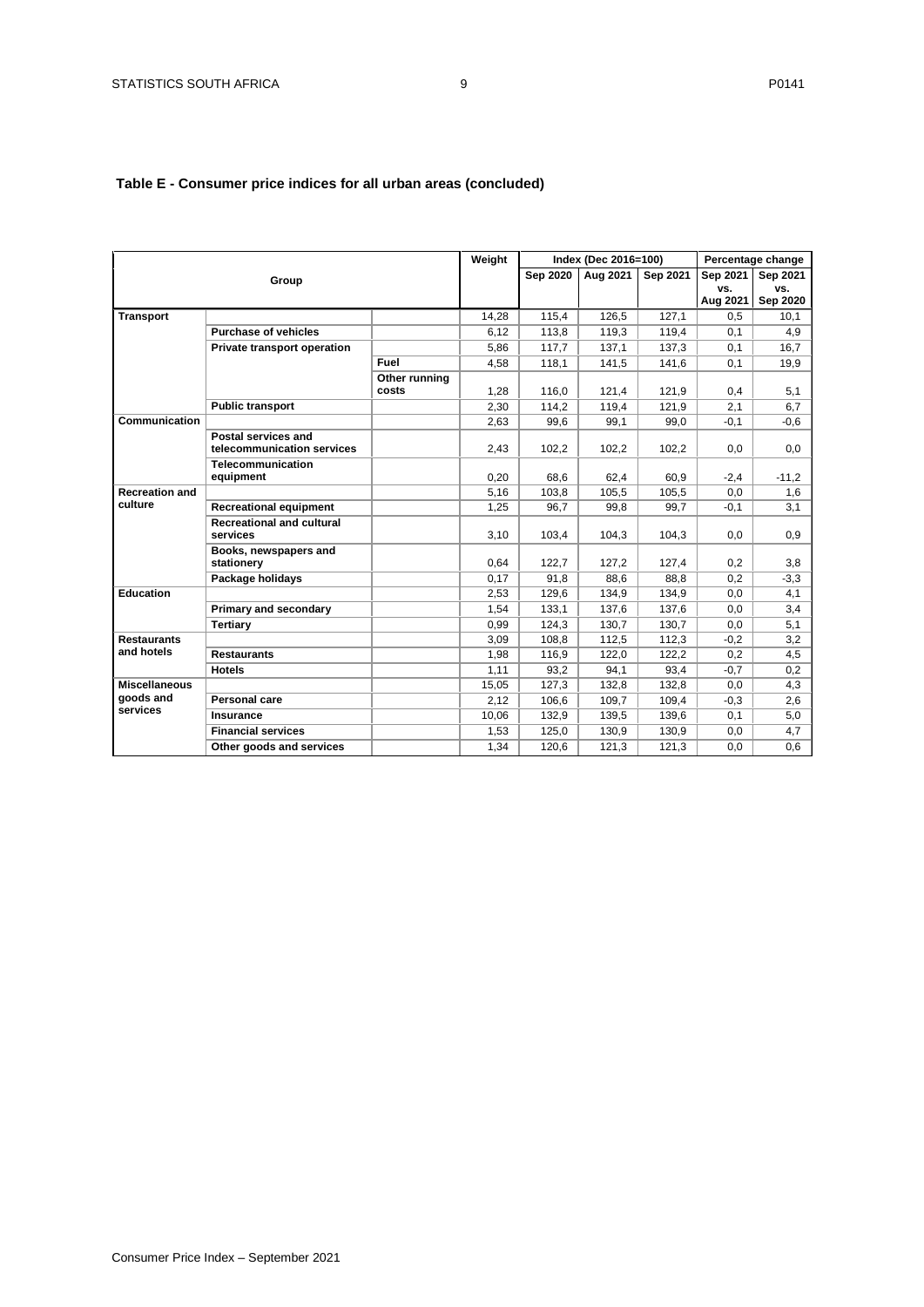## <span id="page-9-0"></span>**Table F - Survey schedule for non-monthly surveys**

| Quarterly                                                          |                                                                                                                                      |  |  |  |  |  |
|--------------------------------------------------------------------|--------------------------------------------------------------------------------------------------------------------------------------|--|--|--|--|--|
| January, April, July, October                                      | Gymnasium fees (Recreation and culture)<br>Funeral<br>expenses, funeral<br>policies,<br>gravestone<br>maintenance<br>(Miscellaneous) |  |  |  |  |  |
|                                                                    | Private-sector hospitals (Health)                                                                                                    |  |  |  |  |  |
| February, May, August, November                                    | Rugby tickets (Recreation and culture)                                                                                               |  |  |  |  |  |
|                                                                    | Cricket tickets (Recreation and culture)                                                                                             |  |  |  |  |  |
|                                                                    | Actual rentals for housing, owners' equivalent rent (Housing and<br>utilities)                                                       |  |  |  |  |  |
| March, June, September, December                                   | Domestic workers' wages (Household contents and services)                                                                            |  |  |  |  |  |
|                                                                    | Taxi fares, train fares (Transport)                                                                                                  |  |  |  |  |  |
|                                                                    | Motor vehicle insurance (Miscellaneous)                                                                                              |  |  |  |  |  |
| <b>Biannual</b>                                                    |                                                                                                                                      |  |  |  |  |  |
| January, July                                                      | Building insurance, household content insurance (Miscellaneous)                                                                      |  |  |  |  |  |
| February, April                                                    | Medical aid (Miscellaneous)                                                                                                          |  |  |  |  |  |
| April, October                                                     | Television licences (Recreation and culture)                                                                                         |  |  |  |  |  |
| May, November                                                      | Electricians, plumbers (Housing and utilities)                                                                                       |  |  |  |  |  |
| July, August                                                       | Municipal charges for water, property rates and electricity (Housing and<br>utilities)                                               |  |  |  |  |  |
| Annual                                                             |                                                                                                                                      |  |  |  |  |  |
|                                                                    | Post box rental (Communication)                                                                                                      |  |  |  |  |  |
| January                                                            | Lotto tickets (Recreation and culture)                                                                                               |  |  |  |  |  |
| February                                                           | Private-sector doctors and dentists (Health)                                                                                         |  |  |  |  |  |
|                                                                    | School and university tuition fees (Education)                                                                                       |  |  |  |  |  |
| March                                                              | Toll fees (Transport)                                                                                                                |  |  |  |  |  |
|                                                                    | University boarding fees (Restaurants and hotels)                                                                                    |  |  |  |  |  |
|                                                                    | Crèche fees (Miscellaneous)                                                                                                          |  |  |  |  |  |
|                                                                    | Public-sector hospitals and doctors (Health)                                                                                         |  |  |  |  |  |
| April                                                              | Stamps (Communication)                                                                                                               |  |  |  |  |  |
| Other                                                              |                                                                                                                                      |  |  |  |  |  |
| January, March, April, June, July, September,<br>October, December | Local bus fares (Transport)                                                                                                          |  |  |  |  |  |

Additional surveys are conducted for these items when Stats SA is aware of significant price changes outside regular survey months.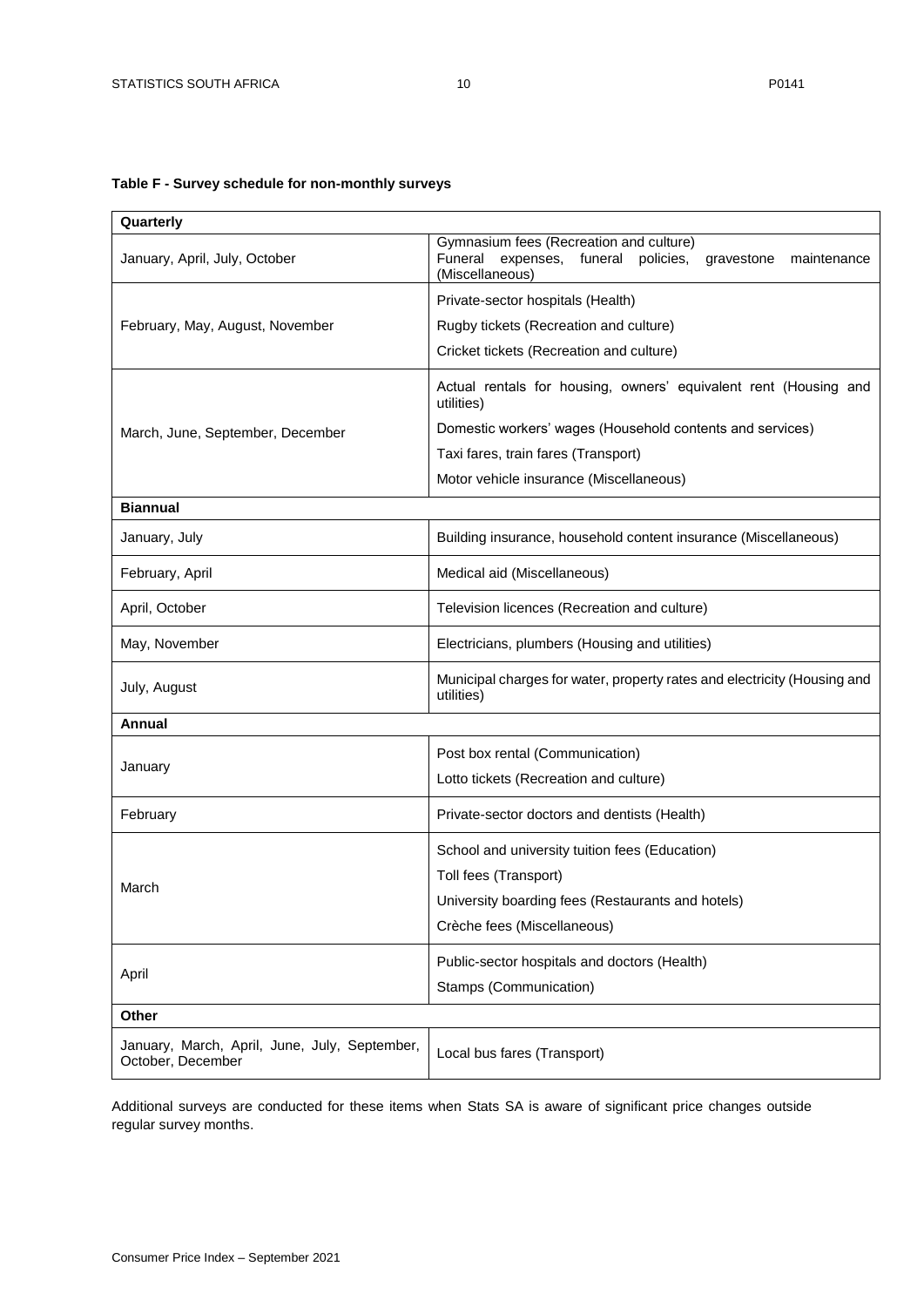## <span id="page-10-0"></span>**GLOSSARY**

A complete set of definitions is available in the methods and sources document on the Stats SA website [http://www.statssa.gov.za/?page\\_id=2528](http://www.statssa.gov.za/?page_id=2528)

| <b>Annual inflation rate</b>        | The annual inflation rate is the change in the index of the relevant month of<br>the current year compared with the index of the same month in the previous<br>year expressed as a percentage.                                                                                                                                                                                                                                                                                                                                                                                                                            |
|-------------------------------------|---------------------------------------------------------------------------------------------------------------------------------------------------------------------------------------------------------------------------------------------------------------------------------------------------------------------------------------------------------------------------------------------------------------------------------------------------------------------------------------------------------------------------------------------------------------------------------------------------------------------------|
| Annual percentage change            | The annual percentage change is the change in the index of the relevant<br>month of the current year compared with the index of the same month in the<br>previous year expressed as a percentage.                                                                                                                                                                                                                                                                                                                                                                                                                         |
| Average annual inflation rate       | The average annual inflation rate is the change in the average index of one<br>year compared with the average index of the previous year expressed as a<br>percentage.                                                                                                                                                                                                                                                                                                                                                                                                                                                    |
| Average annual percentage<br>change | The average annual percentage change is the change in the average index<br>of one year compared with the average index of the previous year expressed<br>as a percentage.                                                                                                                                                                                                                                                                                                                                                                                                                                                 |
| <b>CPI for administered prices</b>  | An administered price is defined as the price of a product which is set<br>consciously by an individual producer or group of producers and/or any price<br>which can be determined or influenced by government, either directly or<br>through a government agency/institution without reference to market forces.<br>Products and services included are assessment rates, water, electricity,<br>paraffin, petrol, diesel, public transport - trains, motor licences, motor<br>registration, telephone fees, cell calls, television licence, school fees,<br>university/technicons/colleges and university boarding fees. |
| <b>CPI for regulated prices</b>     | Regulated prices are those administered prices that are monitored and<br>controlled by government policy. To this end, price regulation does not<br>necessarily imply the presence of an economic regulator, but the restriction<br>on the extent to which prices may vary, depending on government's policy<br>objective. Products and services included are water, electricity, paraffin,<br>petrol, diesel, telephone fees and cell calls.                                                                                                                                                                             |
| CPI per expenditure decile          | Decile 1 - up to R17 721;<br>Decile 2 - R 17 722 up to R 29 475;<br>Decile 3 - R 29 476 up to R 42 582;<br>Decile 4 - R 42 583 up to R 56 909;<br>Decile 5 - R 56 910 up to R 73 813;<br>Decile 6 - R 73 814 up to R 94 884;<br>Decile 7 - R 94 885 up to R 124 227;<br>Decile 8 - R 124 228 up to R 173 022;<br>Decile 9 - R 173 023 up to R 269 902; and<br>Decile 10 - R 269 903 and more.                                                                                                                                                                                                                             |
| <b>Inflation rate</b>               | The inflation rate is the change in the CPI for all items of the relevant month<br>of the current year compared with the CPI for all items of the same month in<br>the previous year expressed as a percentage.                                                                                                                                                                                                                                                                                                                                                                                                           |
| Monthly percentage change           | The monthly percentage change is the change in the index of the relevant<br>month compared with the index of the previous month expressed as a<br>percentage.                                                                                                                                                                                                                                                                                                                                                                                                                                                             |
| <b>Rural CPI</b>                    | The rural CPI is compiled using data from rural and urban areas in<br>accordance with the purchasing patterns of rural residents.                                                                                                                                                                                                                                                                                                                                                                                                                                                                                         |